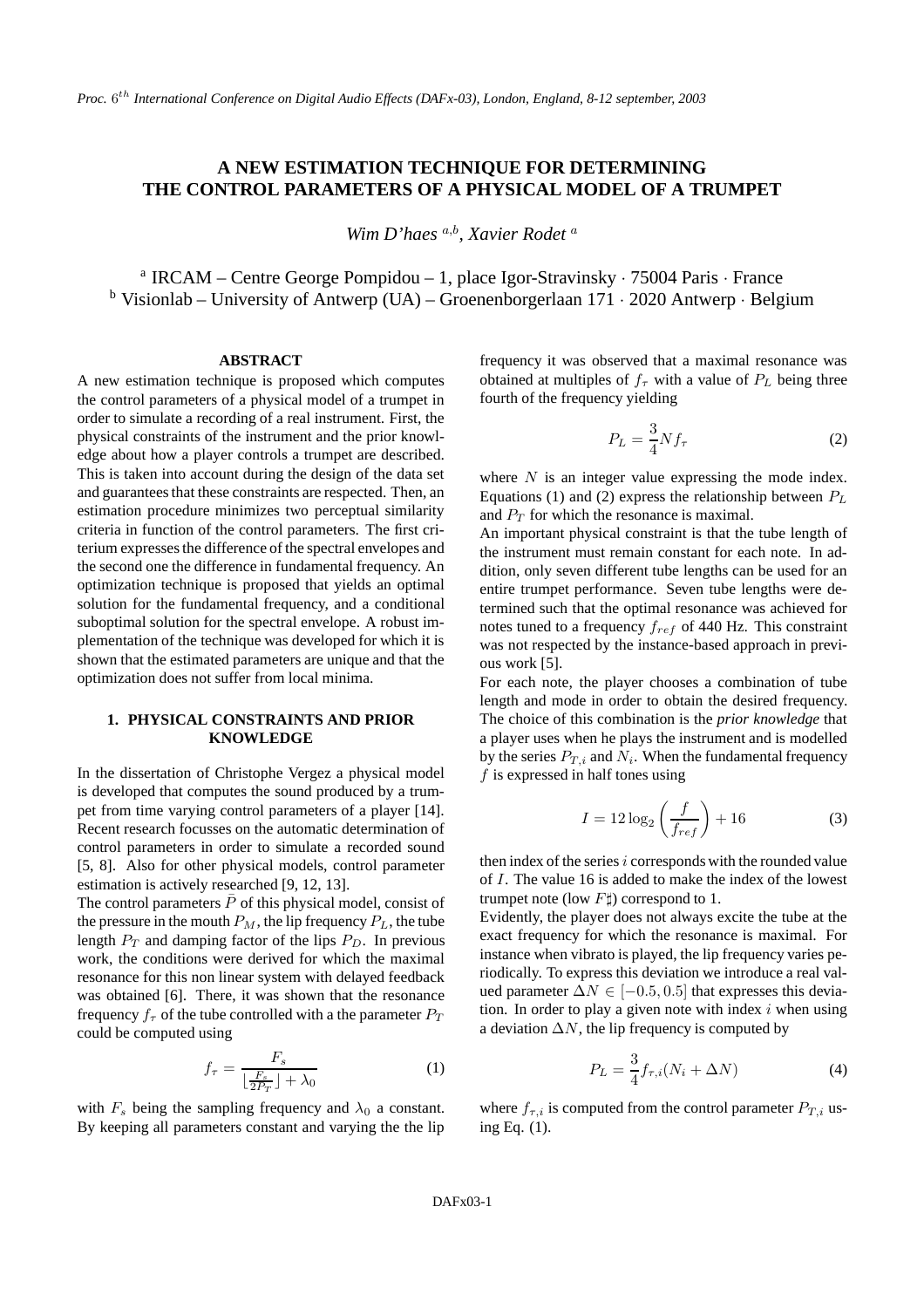# **2. FORMALIZATION OF THE ESTIMATION TECHNIQUE**

### **2.1. Distance Metrics**

The perceived distance between two short time spectra is defined by two components. To express the perceptual similarity in timbre, the difference between the log spectral envelopes was used. This envelope was expressed in terms of *Mel Frequency Discrete Cepstrum Coefficients (MFDCC)* [2, 3, 7, 11]. In this work a stabilized version was used, computed with *posterior warping* and a *lower bound threshold* [4]. An elegant property of the discrete MFDCC's is that the log difference between the Mel scale spectral envelopes is equivalent with the Euclidean distance between the cepstrum coefficients. In other words, when two spectral envelopes are considered, defined by two cepstrum vectors  $\bar{c}_1$ and  $\bar{c}_2$  respectively, the spectral similarity  $D_1$  is given by

$$
D_1(\bar{c}_1, \bar{c}_2) = (\bar{c}_1 - \bar{c}_2)^T (\bar{c}_1 - \bar{c}_2)
$$
 (5)

The square difference of the log fundamental frequency yields the second distance metric.

$$
D_2(f_1, f_2) = (\log(f_1) - \log(f_2))^2 \tag{6}
$$

One can imagine to use a weighted combination of  $D_1$  and  $D_2$ , but since the physical meaning of such a combined distance metric is questionable and it is not known how these weights should be determined, we choose to keep the criteria separated.

# **2.2. Data Set Design and Feature Extraction**

The data set was designed by using a fixed set of seven tube lengths that were optimized for a given tuning frequency of 440 Hz (see [6]). This automatically imposes the physical constraints of the acoustic instrument. For every note, and for a range of values of  $\Delta N$  from  $-0.06$  to 0.06 in steps of 0.01, crescendos were synthesized by varying the pressure  $P_M$  slowly from the 0 Pa to 30000 Pa. This data set design guarantees that all the intensities for each note are available and that a variation in fundamental frequency can be realized for the synthesis of vibrato. These are all the elements that are needed to simulate an expressive trumpet performance.

After an additive analysis of the synthesized sounds [10], the discrete MFDCC's and fundamental frequencies were computed. The extraction of the discrete MFDCC's is represented formally by a 2 dimensional function of the control parameters for a given note  $i$ 

$$
\mathcal{C}^i(\Delta N, P_M) \tag{7}
$$

and the estimation of the fundamental frequency as

$$
\mathcal{F}^i(\Delta N, P_M) \tag{8}
$$

### **2.3. Estimation**

Given a vector of cepstrum coefficients  $\bar{c}$  and a fundamental frequency  $f$  computed from a short time window of a recorded sound, the goal of the estimation consists of determining the values of  $\Delta N$  and  $P_M$  which minimize

$$
D_1\left(\bar{c}, \mathcal{C}^i(\Delta N, P_M)\right) \tag{9}
$$

and

$$
D_2\left(f, \mathcal{F}^i(\Delta N, P_M)\right) \tag{10}
$$

Many parameter optimization techniques exist [1], but this case is quite particular since there are two criteria that need to be optimized.

The first step consists of classifying the fundamental frequency to the best note index  $i$ . This index is computed by taking the rounded value of  $I$  obtained from Eq. 3 and identifies the data that will be used for a given note. It follows directly from the inner working of the physical model that the pressure in the mouth  $P_M$  has the largest influence on the spectral envelope while  $\Delta N$  has a predominant influence on fundamental frequency. Therefore, we propose an estimation procedure that consists of two steps. In each step one distance metric is optimized. First, the mouth pressure is optimized for each  $\Delta N$  with respect to  $D_1$ . This results in a function  $\mathcal{P}^i(\Delta N;\bar{c})$  yielding the mouth pressure  $P_M$  in function of  $\Delta N$  for which  $D_1$  is minimized given  $\bar{c}$  and i. Note that this yields a *conditional optimum*, since it yields the best value of  $P_M$  for a given  $\Delta N$ .

$$
\mathcal{P}^i(\Delta N; \bar{c}) = \arg\min_{P_M} D_1\left(\bar{c}, \mathcal{C}^i(\Delta N, P_M)\right) \tag{11}
$$

Inserting Eq. (11) in Eq. (10), the distance criterium  $D_2$ only depends on  $\Delta N$  for a given f and  $\bar{c}$ . When the value  $\Delta N^*$  is determined which minimizes the second distance metric  $D_2$  for a given f, the estimation procedure is completed.

$$
\Delta N^* = \arg\min_{\Delta N} D_2 \left( f, \mathcal{F}^i(\Delta N, \mathcal{P}^i(\Delta N; \bar{c})) \right) \tag{12}
$$

Still, the control parameter values need to be computed from  $\Delta N^*$  and *i* using

$$
P_M^* = \mathcal{P}^i(\Delta N^*; \bar{c}) \tag{13}
$$

$$
P_L^* = \frac{3}{4} f_{\tau,i}(N_i + \Delta N^*)
$$
 (14)

$$
P_T^* = P_{T,i} \tag{15}
$$

It is important to note, that the optimization with respect to  $D_2$  is optimal for a given f. By contrast, the value  $P_M^*$  only optimizes  $D_1$  in a suboptimal way for  $\bar{c}$ . This is justified by the fact that small differences in spectral envelope, or timbre, are less disturbing than deviations of the fundamental frequency.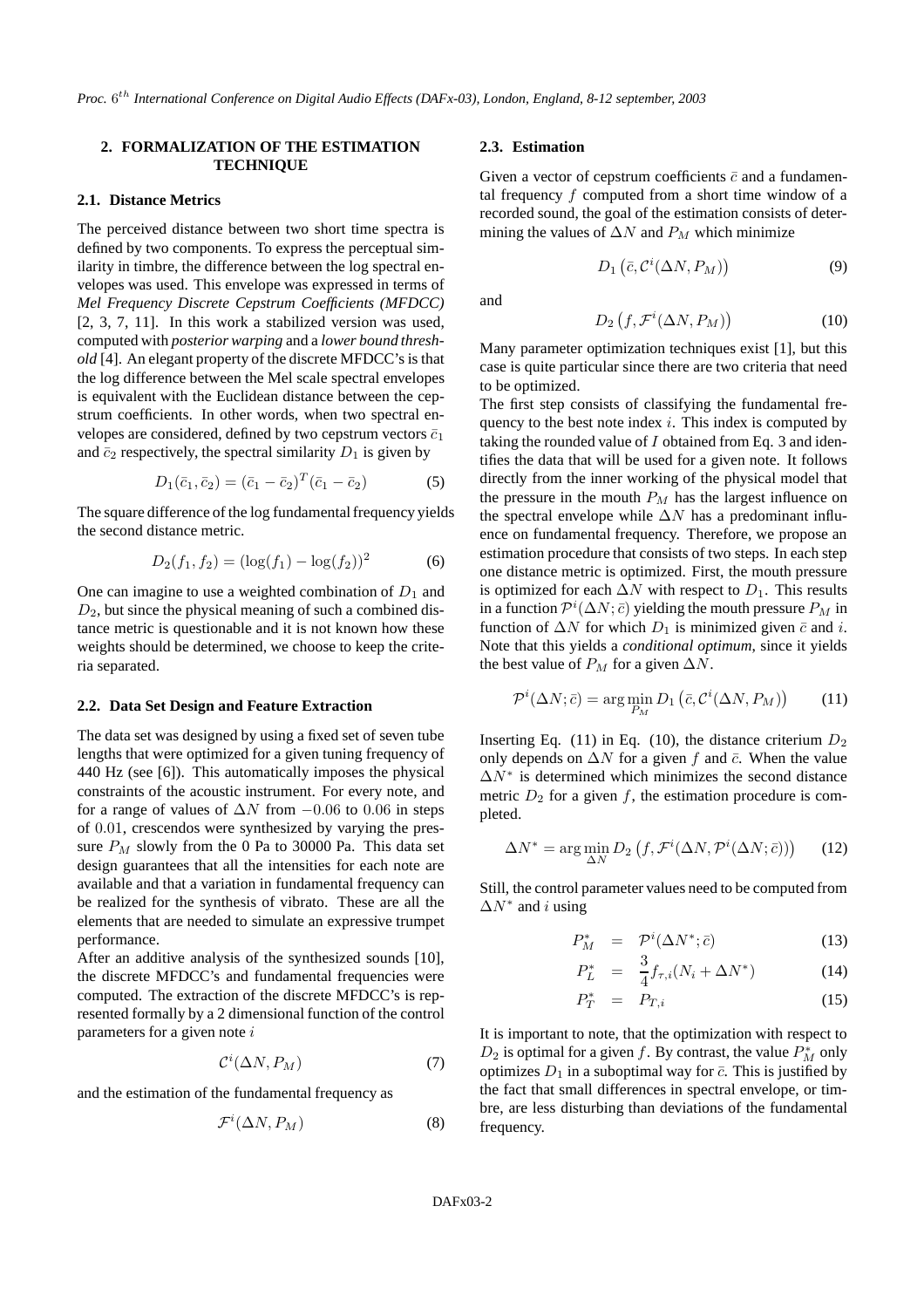# **3. IMPLEMENTATION**

#### **3.1. Estimation Example**

In the previous section, the estimation procedure was described in terms of continuous functions. Since no parametric or analytic forms of these functions are available they are practically realized by piecewise linear functions. Instead of repeating the entire derivation for these discrete sampled functions, a practical example is described for a given  $\bar{c}$  and f. In this example, f has a value of  $786,65$  Hz for which Eq. (3) yields a value of 26,0588. This implies that  $i = 26$ , meaning that the 26th data set will be used (see Eq. (7) and (8)). This data set corresponds with a high G which has been produced by exciting the sixth mode of the tube with a length corresponding with the fingering where all valves are released. This is how the prior knowledge is taken into account and the physical constraints are imposed.

Fig.1 shows a plot of  $D_1(\bar{c}, C^{26}(\Delta N, P_M))$  in function of  $P_M$  for different values of  $\Delta N$ . One can observe that for each  $\Delta N$  a global optimum is available but that the error function is quite noisy. In order to make an accurate and robust estimate of the minimum,  $D_1$  is modelled locally by a quadratic approximation for each  $\Delta N$  that is fit to the observed values by a least mean squares procedure. This results in

$$
D_1(\bar{c}, C^i(\Delta N, P_M)) \simeq a(\Delta N)P_M^2 + b(\Delta N)P_M + c(\Delta N)
$$
\n(16)



Figure 1: Spectral similarity in function of the mouth pressure for different ∆N values. Left, raw data. Right, local quadratic approximation.

In order to realize  $\mathcal{P}^i(\Delta N;\bar{c})$  as defined in Eq.(11), the minimum of the fit is taken for each  $\Delta N$  value yielding.

$$
\mathcal{P}^i(\Delta N; \bar{c}) = \frac{-b(\Delta N)}{2a(\Delta N)}
$$
(17)

The piecewise linear realization of this function is given on the left side of in Fig. 2. Now, the corresponding values of the fundamental frequencies can be retrieved from the data set which was expressed in the previous section by

$$
\mathcal{F}^i(\Delta N, \mathcal{P}^i(\Delta N; \bar{c}))\tag{18}
$$



Figure 2: Left, piecewise linear function denoting  $\mathcal{P}^i(\Delta N;\bar{c})$ . Right, inverted piecewise linear function of  $\mathcal{F}^i(\Delta N, \mathcal{P}^i(\Delta N;\bar{c}))$ 



Figure 3: Suboptimal value for  $D_1$  in function of  $\Delta N$ 

In Fig. 2, the inverse of this function was plot, since we wish to determine  $\Delta N$  from the given f. This was expressed by Eq. (12) and is realized by evaluating the inverse piecewise linear function. The result is depicted by the dashed line in the figure. In this example, the value of  $f$  expressed in half tones was 26, 0588, and yielded a value of  $\Delta N^* = 0.0082$ . When  $\mathcal{P}^i(\Delta N;\bar{c})$  is evaluated a value of  $P_M$  was obtained being 13756. Fig. 3 shows that  $\Delta N^*$  yields a suboptimal value with respect to the spectral envelope similarity  $D_1$ .

#### **3.2. Conclusion**

It is shown that for each  $\Delta N$  a global optimum can be found that can be determined in a robust manner using a local quadratic approximation [1]. This motivates the function P that expresses the optimal  $P_M$  in function of  $\Delta N$  with respect to  $D_1$ . The function  $\mathcal{F}^i(\Delta N, \mathcal{P}^i(\Delta N; \bar{c}))$  modelled by a piecewise linear function was observed to be increasing monotonously. Evidently, its inverse function is also increasing monotonous and therefore a unique solution of  $\Delta N^*$  is obtained for a given f. Also, the function P returns a single value of  $P_M^*$ . This implies that the obtained solution is unique and that the optimization technique does not suffer from local minima.

In the example, it is shown that an exact solution with respect to  $D_2$  was obtained for f using the inverse piecewise linear function. By contrast, the retrieved value of  $\Delta N$  did not globally optimize  $D_1$ , and only a suboptimal solution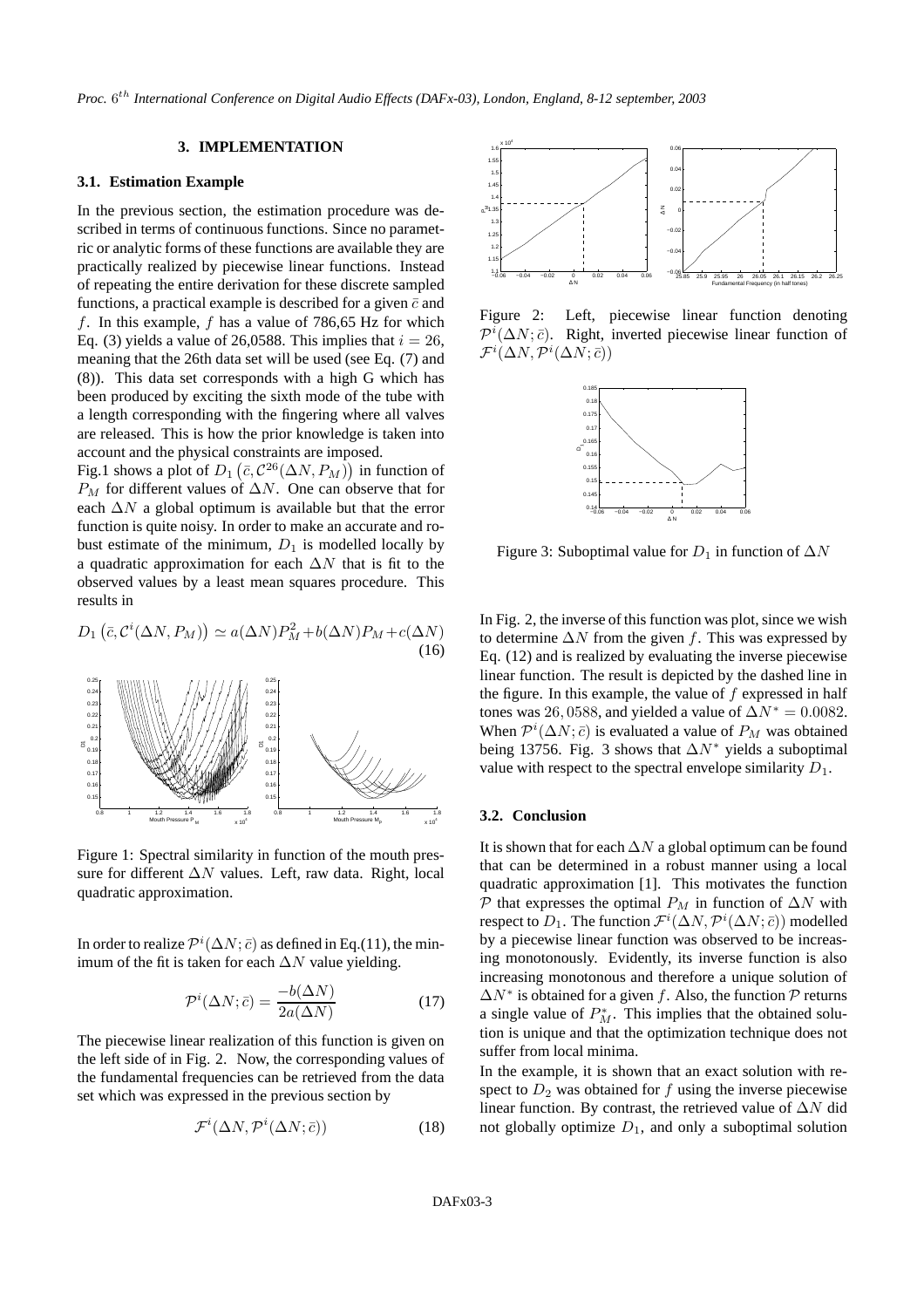was obtained. We name this the *conditional optimum* with respect to  $D_1$ , since it yields the optimal value of  $P_M$ , *given the condition* that  $D_2$  is optimized first for a given  $f$ . The motivation of this optimization is the fact that the accuracy of the fundamental frequency has a higher priority than the optimization of the spectral envelope.

#### **4. RESULTS**

In Fig. 4, the results are shown for a musical trumpet phrase. The phrase contains long notes with vibrato, slurred notes and attacked notes which were all simulated successfully. The top figure shows the original signal. The other figures show the estimated control parameters. From these figures, one observes how the mouth pressure follows the amplitude envelopes of the sounds while the lip frequency follows the melodic line of the excerpt including the vibrato at the end of the long sustained notes.



Figure 4: Top, original signal. Middle, estimated mouth pressure. Bottom, estimated lip frequency.

# **4.1. Posterior Tuning**

During the derivation in the previous sections, a fixed set of seven tube lengths was assumed with respect to a given tuning frequency. This implied a unique solution for the mouth pressure and lip frequency. When tuning of the instrument is allowed, a solution will be obtained for every possible tuning frequency. Evidently, this tuning allows only slight variations in tube length, since large variations imply that the modes of the tube will fail to correspond with the desired note frequencies.

When the control parameters were estimated for a given sound, the value of the fundamental frequency was slightly adapted so that the median frequency of the note corresponded with the median frequency of data set. This was done in order to guarantee that the frequency range of the desired sound was available. However, this results in a simulation which is tuned slightly different than the original sound. This tuning can be compensated a posteriori using the following method. When the tube length and lip frequency are changed in manner so that the ratio

$$
\frac{P_L}{f_\tau} = \frac{3}{4}(N_i + \Delta N) \tag{19}
$$

remains constant, no variation in timbre is perceived. In addition, the expression

$$
\Delta f_0 \equiv f_0 - (N + \Delta N) f_\tau \tag{20}
$$

was observed to be nearly identical for every tube length. Therefore,  $N + \Delta N$  and  $\Delta f_0$  are kept constant while  $f_\tau$  is adapted in order to be tuned to the desired frequency  $f'_0$ . The new tube length  $f'_{\tau}$  is then obtained by taking the median value of  $\overline{1}$ 

$$
\frac{f_0' - \Delta f_0}{N + \Delta N} \tag{21}
$$

for all notes that are played with this specific tube length. The new lip frequency values are finally obtained using  $P'_L =$  $\frac{3}{4}(N_i + \Delta N) f'_\tau.$ 

Fig. 5 shows that without posterior tuning, a systematic tuning deviation is obtained between the resynthesis and the original sound. When the tuning is applied, the matching is shown to be very accurate.

#### **4.2. Transient Handling and Attack Improvement**

The features that are extracted in section 2.2 implicitly assume that the signal is deterministic and stable during the windowed time frame. In the case of transients, this assumption does not hold implying that the feature extraction fails and the parameter estimation technique cannot be applied. However, a transient must always be considered in its context since it is the transition between two stable parts. Otherwise, we would speak of noise instead of a transient.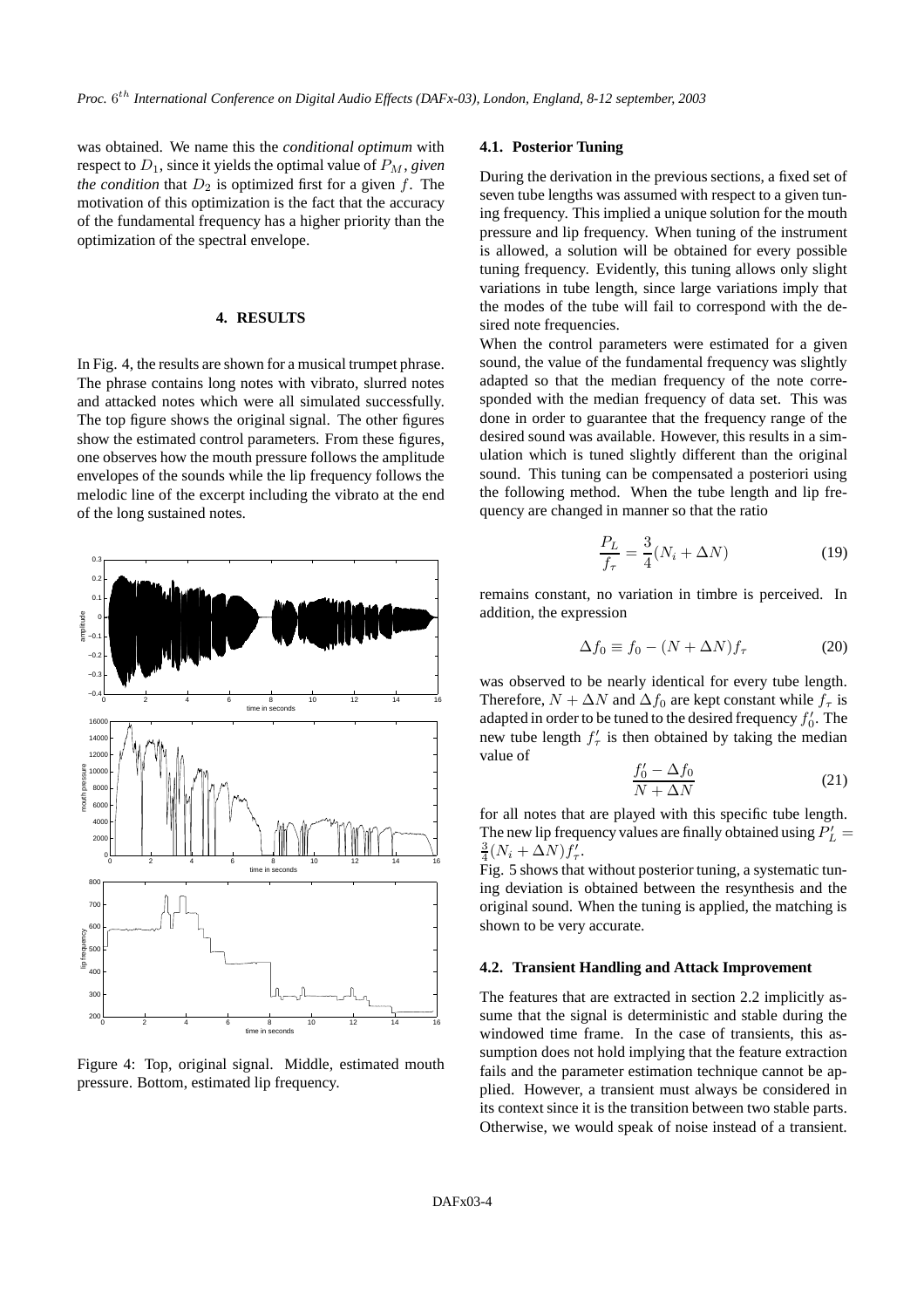

Figure 5: Comparison of the fundamental frequencies before and after posterior tuning.

In the case of the trumpet, the onset, offset and slur are the types of transients that can be distinguished. Therefore, a manual annotation of the sound was realized dividing the sound in silence, stable sound, onset, offset and slur. For the onset and offset, the same lip frequency and tube length were taken as for the preceding and consecutive stable part respectively. In the case of the slur, the response function of the tube was cross-faded between two different tube lengths and the lip frequency and mouth pressure were interpolated linearly.

In addition, a problem was observed at the attack being that the relationship between the control parameters and signal features was not instantaneous. In the case of a sustained sound, the lips open and close regularly. Fig. 6 shows that in the case of an attack, the lips are pushed open by the pressure in the mouth. Then, when the outgoing wave returns at the lips, an oscillation is initiated until finally the stable periodic state is reached. However, this procedure takes about 200 ms to complete implying that no sharp attack is obtained.



Figure 6: Lip positions at attack.

It can be questioned whether the lips are immobile at the beginning of a note since the trumpet player uses the tongue at the attack. The effect of the tongue does not only result in

the fact that the pressure augments instantaneously, but also implies an initial speed of the lips when they open. Since the goal of the attack consists in obtaining the stable sustained state as soon as possible, an initial speed was given to the lips resulting in sharper and more realistic attacks.

# **5. CONCLUSIONS AND FURTHER RESEARCH DIRECTIONS**

In this paper, a new automatic non parametric estimation technique is proposed for the control parameters of a physical model of a trumpet. An important aspect is that the control parameters respect the physical constraints of a real instrument and that the prior knowledge about how the instrument is played is incorporated. This means that a correct tube length and mode combination is selected in order to obtain a given note.

For each of these combinations, a data set was produced containing all possible intensities and variations in fundamental frequency in order to allow vibrato. The similarity between two short time segments was expressed by two complementary criteria being the difference in log fundamental frequency, and the difference between the log spectral envelopes. By using a conditional optimization technique and some posterior tuning of the tube length, an exact solution of the fundamental frequency was achieved while a conditional suboptimal solution was obtained for the spectral envelope. Due to a robust implementation using local quadratic approximations, the estimated control parameters were stable and did not need any post-processing.

Since the estimation can only be applied on stable portions of the sound, an alternative was searched for the transients. These transients were realized successfully by extrapolating control parameters from its context. Also the type of transient was taken into account. Furthermore, the model failed to produce sharp attacks and needed about 200 ms to yield a stable sound. This was improved greatly by adding an additional speed to the lips at the moment of the attack. This initial speed can be related to the effect of the tongue.

The simulation of an expressive trumpet phrase showed that the fundamental frequency could be simulated with a very high accuracy. The timbre on the other hand, is clearly still very different from the original recording. This is due to the fact that the data sets did not contain more similar timbres. Interestingly, the perceived loudness of the simulation was observed to be very similar, which confirms the validity and robustness of the distance metric based on the spectral envelope. However, this distance metric has still some limitations. Although the fundamental frequency and the energy distribution over the partials is characterized, the roughness of the sound and the noise component are not taken into account. One can conclude that the estimation technique allows to realize a simulation of the original sound with the